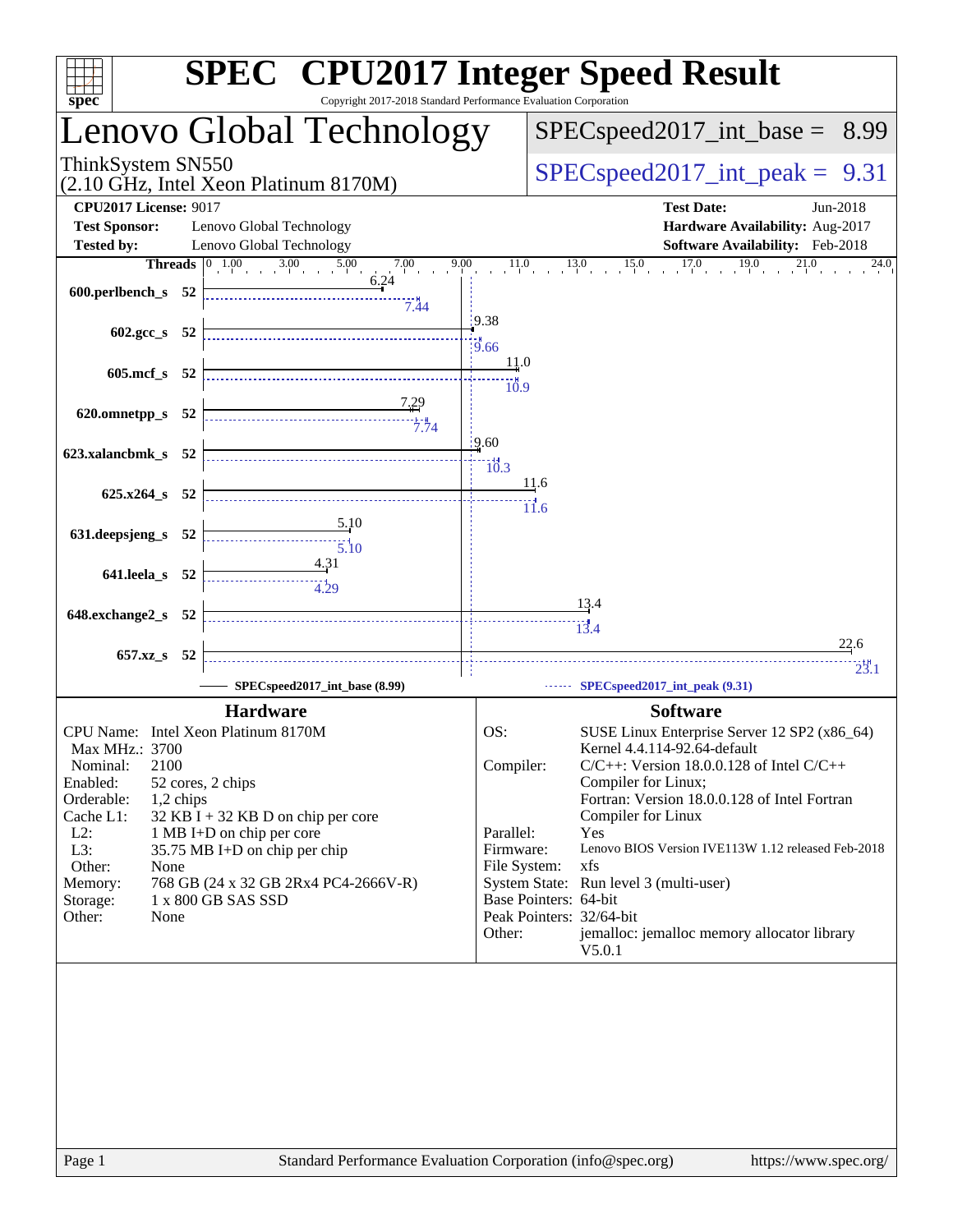

# Lenovo Global Technology

(2.10 GHz, Intel Xeon Platinum 8170M)

ThinkSystem SN550  $SPEC speed2017$  int peak = 9.31

 $SPECspeed2017\_int\_base = 8.99$ 

**[Test Sponsor:](http://www.spec.org/auto/cpu2017/Docs/result-fields.html#TestSponsor)** Lenovo Global Technology **[Hardware Availability:](http://www.spec.org/auto/cpu2017/Docs/result-fields.html#HardwareAvailability)** Aug-2017

**[CPU2017 License:](http://www.spec.org/auto/cpu2017/Docs/result-fields.html#CPU2017License)** 9017 **[Test Date:](http://www.spec.org/auto/cpu2017/Docs/result-fields.html#TestDate)** Jun-2018 **[Tested by:](http://www.spec.org/auto/cpu2017/Docs/result-fields.html#Testedby)** Lenovo Global Technology **[Software Availability:](http://www.spec.org/auto/cpu2017/Docs/result-fields.html#SoftwareAvailability)** Feb-2018

### **[Results Table](http://www.spec.org/auto/cpu2017/Docs/result-fields.html#ResultsTable)**

|                                     | <b>Base</b>    |                |             |                |       |                |       | <b>Peak</b>    |                |              |                |              |                |              |
|-------------------------------------|----------------|----------------|-------------|----------------|-------|----------------|-------|----------------|----------------|--------------|----------------|--------------|----------------|--------------|
| <b>Benchmark</b>                    | <b>Threads</b> | <b>Seconds</b> | Ratio       | <b>Seconds</b> | Ratio | <b>Seconds</b> | Ratio | <b>Threads</b> | <b>Seconds</b> | <b>Ratio</b> | <b>Seconds</b> | <b>Ratio</b> | <b>Seconds</b> | <b>Ratio</b> |
| $600.$ perlbench $_s$               | 52             | 286            | 6.20        | 283            | 6.27  | 285            | 6.24  | 52             | 239            | 7.44         | 236            | 7.51         | 239            | 7.44         |
| $602 \text{.} \text{gcc}\text{.}$ s | 52             | 423            | 9.42        | 425            | 9.38  | 425            | 9.36  | 52             | 412            | 9.66         | 412            | 9.67         | 414            | 9.61         |
| $605$ .mcf s                        | 52             | 430            | <b>11.0</b> | 430            | 11.0  | 433            | 10.9  | 52             | 435            | 10.9         | 431            | 10.9         | 432            | <b>10.9</b>  |
| 620.omnetpp_s                       | 52             | 226            | 7.22        | 217            | 7.52  | 224            | 7.29  | 52             | 220            | 7.41         | 211            | 7.74         | 209            | 7.81         |
| 623.xalancbmk s                     | 52             | 148            | 9.56        | 147            | 9.65  | 148            | 9.60  | 52             | 138            | 10.3         | 140            | 10.1         | 138            | 10.3         |
| 625.x264 s                          | 52             | 153            | 11.6        | 153            | 11.6  | 153            | 11.6  | 52             | 153            | <b>11.6</b>  | 153            | 11.6         | 153            | 11.6         |
| 631.deepsjeng_s                     | 52             | 281            | 5.10        | 281            | 5.10  | 281            | 5.10  | 52             | 281            | 5.10         | 281            | 5.09         | 281            | 5.10         |
| 641.leela s                         | 52             | 397            | 4.29        | 396            | 4.31  | 396            | 4.31  | 52             | 397            | 4.29         | 397            | 4.30         | 398            | 4.29         |
| 648.exchange2_s                     | 52             | 219            | 13.4        | 219            | 13.4  | 219            | 13.4  | 52             | 220            | 13.4         | 219            | 13.4         | 219            | 13.4         |
| $657.xz$ s                          | 52             | 274            | 22.6        | 274            | 22.5  | 274            | 22.6  | 52             | 267            | 23.1         | 269            | 23.0         | 266            | 23.2         |
| $SPECspeed2017$ int base =<br>8.99  |                |                |             |                |       |                |       |                |                |              |                |              |                |              |

**[SPECspeed2017\\_int\\_peak =](http://www.spec.org/auto/cpu2017/Docs/result-fields.html#SPECspeed2017intpeak) 9.31**

Results appear in the [order in which they were run.](http://www.spec.org/auto/cpu2017/Docs/result-fields.html#RunOrder) Bold underlined text [indicates a median measurement](http://www.spec.org/auto/cpu2017/Docs/result-fields.html#Median).

### **[Operating System Notes](http://www.spec.org/auto/cpu2017/Docs/result-fields.html#OperatingSystemNotes)**

Stack size set to unlimited using "ulimit -s unlimited"

### **[General Notes](http://www.spec.org/auto/cpu2017/Docs/result-fields.html#GeneralNotes)**

Environment variables set by runcpu before the start of the run: LD\_LIBRARY\_PATH = "/home/cpu2017.1.0.2.ic18.0/lib/ia32:/home/cpu2017.1.0.2.ic18.0/lib/intel64" LD\_LIBRARY\_PATH = "\$LD\_LIBRARY\_PATH:/home/cpu2017.1.0.2.ic18.0/je5.0.1-32:/home/cpu2017.1.0.2.ic18.0/je5.0.1-64" OMP\_STACKSIZE = "192M"

 Binaries compiled on a system with 1x Intel Core i7-4790 CPU + 32GB RAM memory using Redhat Enterprise Linux 7.4 Transparent Huge Pages enabled by default Prior to runcpu invocation Filesystem page cache synced and cleared with: sync; echo 3> /proc/sys/vm/drop\_caches jemalloc: configured and built at default for 32bit (i686) and 64bit (x86\_64) targets; jemalloc: built with the RedHat Enterprise 7.4, and the system compiler gcc 4.8.5; jemalloc: sources available from jemalloc.net or <https://github.com/jemalloc/jemalloc/releases> Yes: The test sponsor attests, as of date of publication, that CVE-2017-5754 (Meltdown) is mitigated in the system as tested and documented. Yes: The test sponsor attests, as of date of publication, that CVE-2017-5753 (Spectre variant 1) is mitigated in the system as tested and documented. Yes: The test sponsor attests, as of date of publication, that CVE-2017-5715 (Spectre variant 2) is mitigated in the system as tested and documented.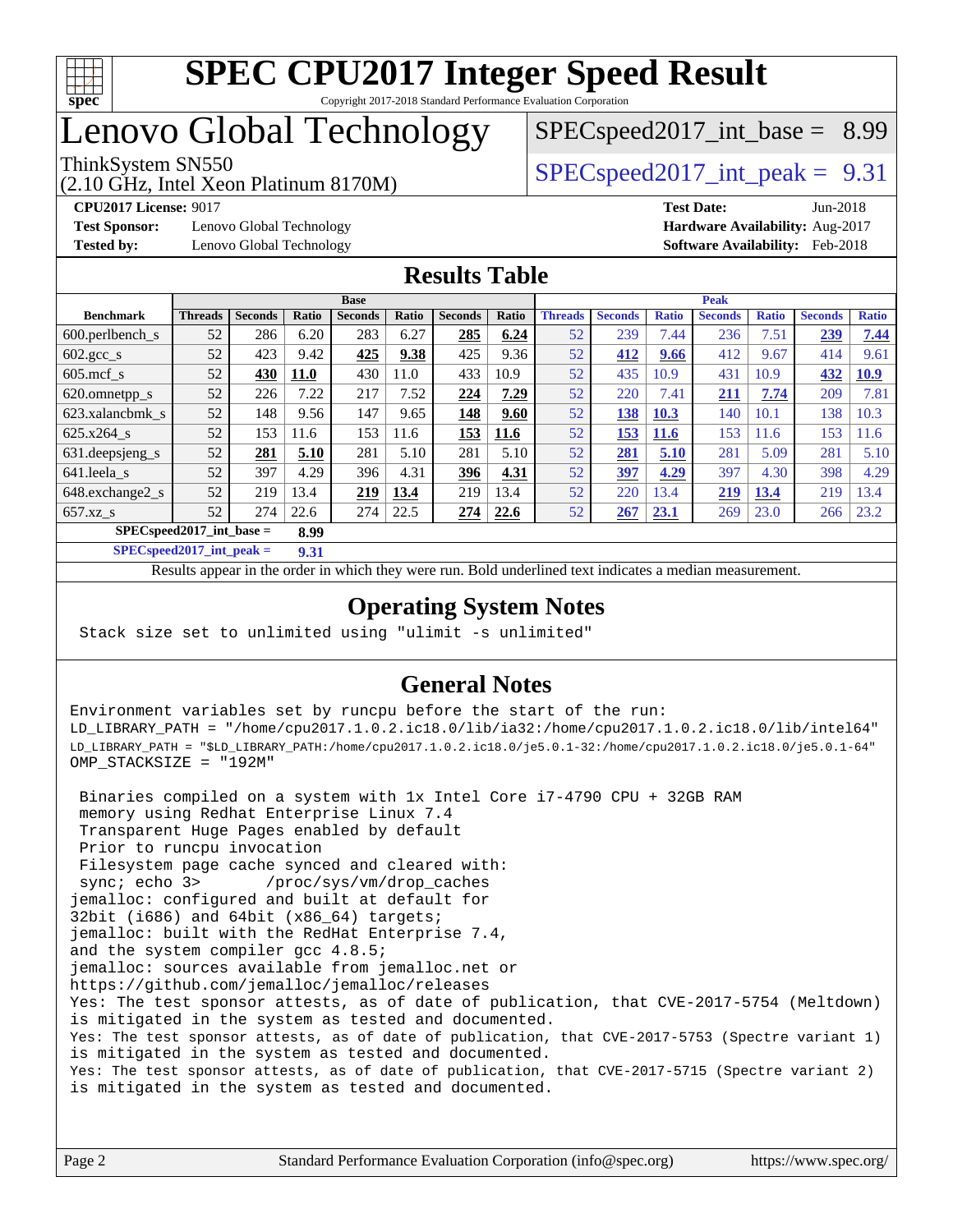

## Lenovo Global Technology

 $SPEC speed2017\_int\_base = 8.99$ 

(2.10 GHz, Intel Xeon Platinum 8170M)

ThinkSystem SN550  $SPEC speed2017$  int peak = 9.31

**[Test Sponsor:](http://www.spec.org/auto/cpu2017/Docs/result-fields.html#TestSponsor)** Lenovo Global Technology **[Hardware Availability:](http://www.spec.org/auto/cpu2017/Docs/result-fields.html#HardwareAvailability)** Aug-2017 **[Tested by:](http://www.spec.org/auto/cpu2017/Docs/result-fields.html#Testedby)** Lenovo Global Technology **[Software Availability:](http://www.spec.org/auto/cpu2017/Docs/result-fields.html#SoftwareAvailability)** Feb-2018

**[CPU2017 License:](http://www.spec.org/auto/cpu2017/Docs/result-fields.html#CPU2017License)** 9017 **[Test Date:](http://www.spec.org/auto/cpu2017/Docs/result-fields.html#TestDate)** Jun-2018

#### **[Platform Notes](http://www.spec.org/auto/cpu2017/Docs/result-fields.html#PlatformNotes)**

Page 3 Standard Performance Evaluation Corporation [\(info@spec.org\)](mailto:info@spec.org) <https://www.spec.org/> BIOS configuration: Choose Operating Mode set to Maximum Performance Hyper-Threading set to Disable MONITOR/MWAIT set to Enable LLC dead line alloc set to Disable Sysinfo program /home/cpu2017.1.0.2.ic18.0/bin/sysinfo Rev: r5797 of 2017-06-14 96c45e4568ad54c135fd618bcc091c0f running on SN550 Mon Jun 11 16:20:52 2018 SUT (System Under Test) info as seen by some common utilities. For more information on this section, see <https://www.spec.org/cpu2017/Docs/config.html#sysinfo> From /proc/cpuinfo model name : Intel(R) Xeon(R) Platinum 8170M CPU @ 2.10GHz 2 "physical id"s (chips) 52 "processors" cores, siblings (Caution: counting these is hw and system dependent. The following excerpts from /proc/cpuinfo might not be reliable. Use with caution.) cpu cores : 26 siblings : 26 physical 0: cores 0 1 2 3 4 5 6 8 9 10 11 12 13 16 17 18 19 20 21 22 24 25 26 27 28 29 physical 1: cores 0 1 2 3 4 5 6 8 9 10 11 12 13 16 17 18 19 20 21 22 24 25 26 27 28 29 From lscpu: Architecture: x86\_64<br>
CPU op-mode(s): 32-bit, 64-bit CPU op-mode $(s):$ Byte Order: Little Endian  $CPU(s):$  52 On-line CPU(s) list: 0-51 Thread(s) per core: 1 Core(s) per socket: 26 Socket(s): 2 NUMA node(s): 2 Vendor ID: GenuineIntel CPU family: 6 Model: 85 Model name: Intel(R) Xeon(R) Platinum 8170M CPU @ 2.10GHz Stepping: 4 CPU MHz: 2095.065 BogoMIPS: 4190.13 Virtualization: VT-x L1d cache: 32K L1i cache: 32K L2 cache: 1024K **(Continued on next page)**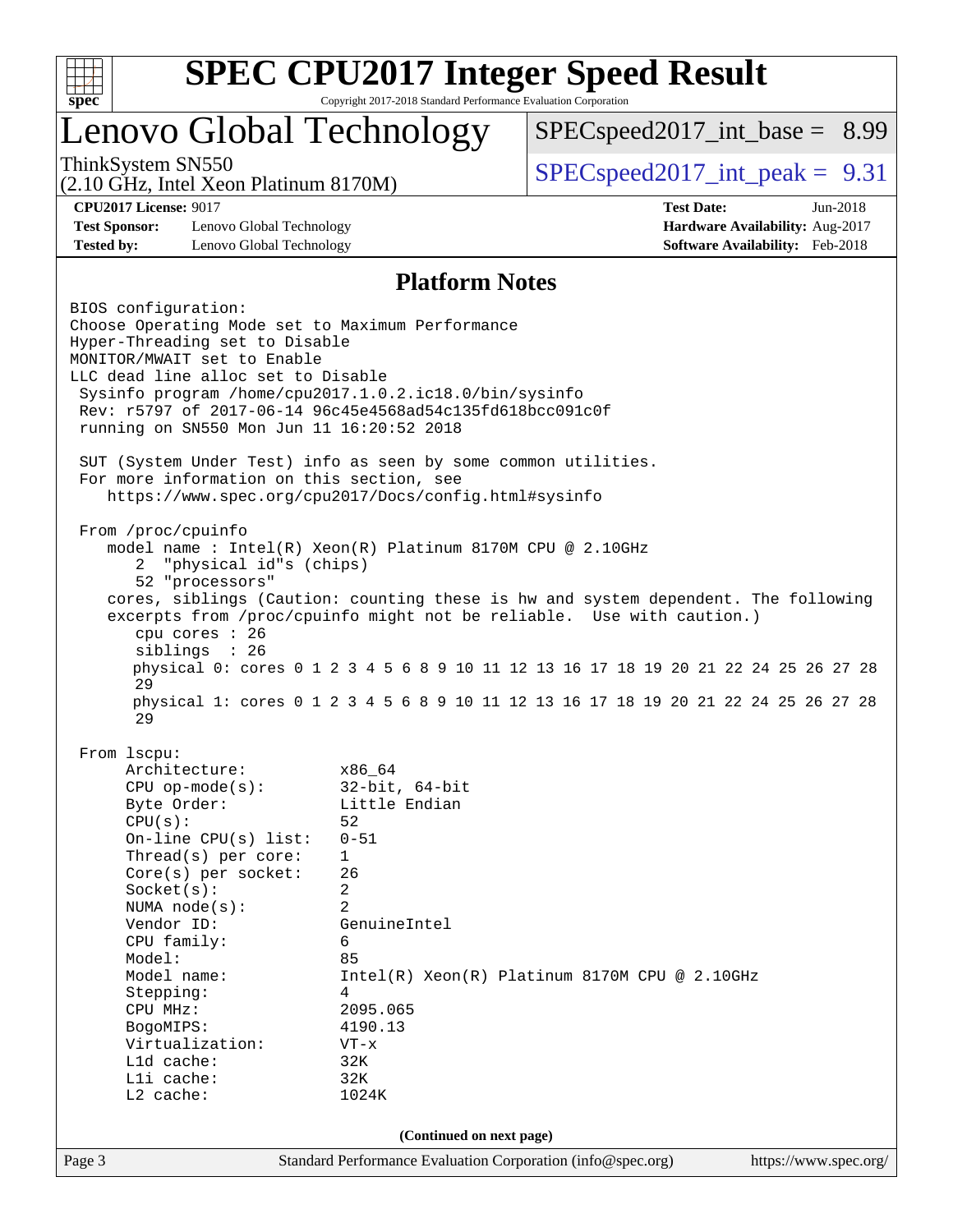

## Lenovo Global Technology

ThinkSystem SN550  $SPEC speed2017$  int peak = 9.31

 $SPECspeed2017\_int\_base = 8.99$ 

#### **[CPU2017 License:](http://www.spec.org/auto/cpu2017/Docs/result-fields.html#CPU2017License)** 9017 **[Test Date:](http://www.spec.org/auto/cpu2017/Docs/result-fields.html#TestDate)** Jun-2018

**[Test Sponsor:](http://www.spec.org/auto/cpu2017/Docs/result-fields.html#TestSponsor)** Lenovo Global Technology **[Hardware Availability:](http://www.spec.org/auto/cpu2017/Docs/result-fields.html#HardwareAvailability)** Aug-2017 **[Tested by:](http://www.spec.org/auto/cpu2017/Docs/result-fields.html#Testedby)** Lenovo Global Technology **[Software Availability:](http://www.spec.org/auto/cpu2017/Docs/result-fields.html#SoftwareAvailability)** Feb-2018

(2.10 GHz, Intel Xeon Platinum 8170M)

#### **[Platform Notes \(Continued\)](http://www.spec.org/auto/cpu2017/Docs/result-fields.html#PlatformNotes)**

 L3 cache: 36608K NUMA node0 CPU(s): 0-25 NUMA node1 CPU(s): 26-51 Flags: fpu vme de pse tsc msr pae mce cx8 apic sep mtrr pge mca cmov pat pse36 clflush dts acpi mmx fxsr sse sse2 ss ht tm pbe syscall nx pdpe1gb rdtscp lm constant\_tsc art arch\_perfmon pebs bts rep\_good nopl xtopology nonstop\_tsc aperfmperf eagerfpu pni pclmulqdq dtes64 monitor ds\_cpl vmx smx est tm2 ssse3 sdbg fma cx16 xtpr pdcm pcid dca sse4\_1 sse4\_2 x2apic movbe popcnt tsc\_deadline\_timer aes xsave avx f16c rdrand lahf\_lm abm 3dnowprefetch ida arat epb invpcid\_single pln pts dtherm intel\_pt rsb\_ctxsw spec\_ctrl retpoline kaiser tpr\_shadow vnmi flexpriority ept vpid fsgsbase tsc\_adjust bmi1 hle avx2 smep bmi2 erms invpcid rtm cqm mpx avx512f avx512dq rdseed adx smap clflushopt clwb avx512cd avx512bw avx512vl xsaveopt xsavec xgetbv1 cqm\_llc cqm\_occup\_llc /proc/cpuinfo cache data cache size : 36608 KB From numactl --hardware WARNING: a numactl 'node' might or might not correspond to a physical chip. available: 2 nodes (0-1) node 0 cpus: 0 1 2 3 4 5 6 7 8 9 10 11 12 13 14 15 16 17 18 19 20 21 22 23 24 25 node 0 size: 386645 MB node 0 free: 386085 MB node 1 cpus: 26 27 28 29 30 31 32 33 34 35 36 37 38 39 40 41 42 43 44 45 46 47 48 49 50 51 node 1 size: 387040 MB node 1 free: 386466 MB node distances: node 0 1 0: 10 21 1: 21 10 From /proc/meminfo MemTotal: 792253784 kB HugePages\_Total: 0 Hugepagesize: 2048 kB From /etc/\*release\* /etc/\*version\* SuSE-release: SUSE Linux Enterprise Server 12 (x86\_64) VERSION = 12 PATCHLEVEL = 2 # This file is deprecated and will be removed in a future service pack or release. # Please check /etc/os-release for details about this release. os-release: NAME="SLES" VERSION="12-SP2" **(Continued on next page)**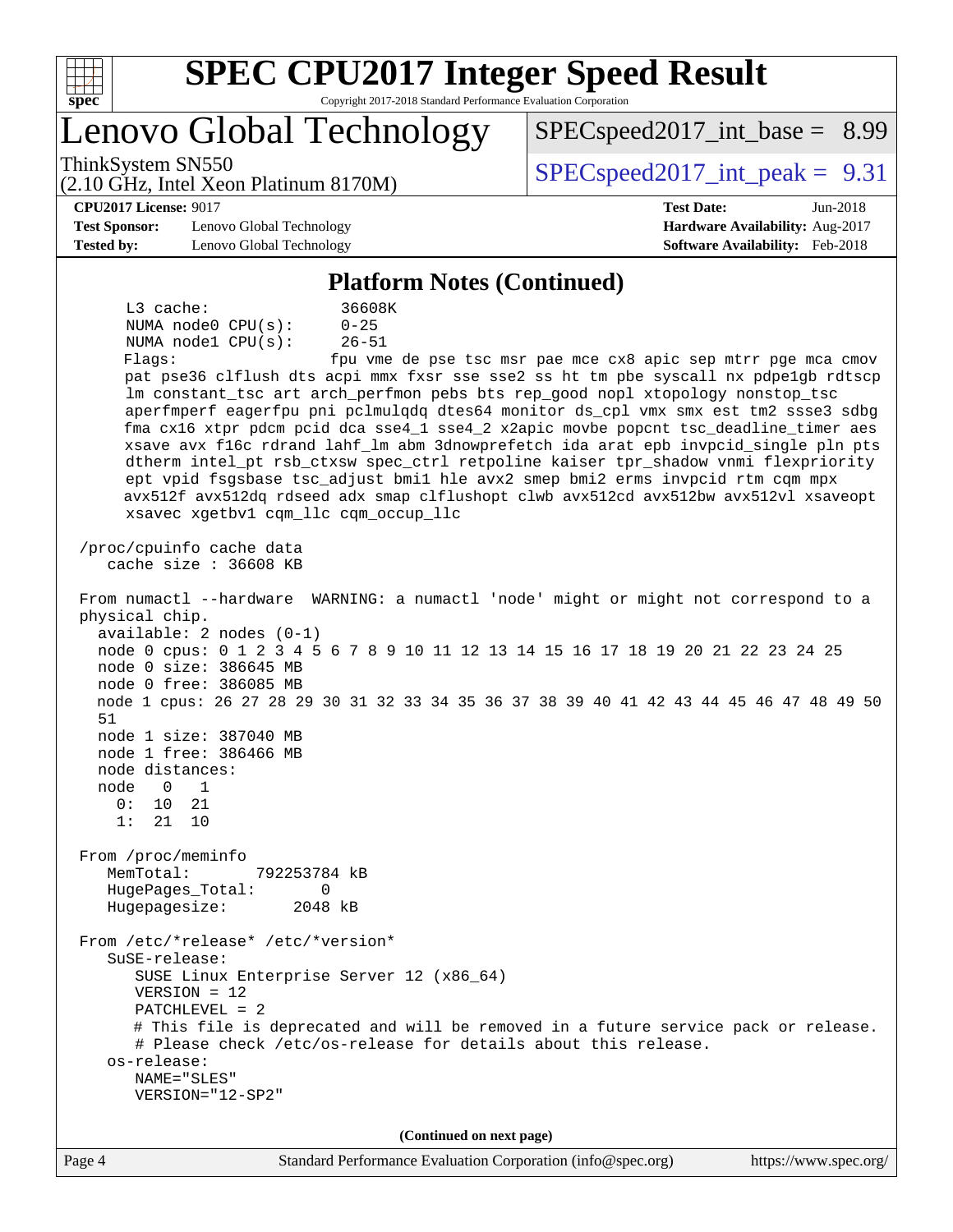

## Lenovo Global Technology

 $SPECspeed2017\_int\_base = 8.99$ 

ThinkSystem SN550  $SPEC speed2017$  int peak = 9.31

**[Test Sponsor:](http://www.spec.org/auto/cpu2017/Docs/result-fields.html#TestSponsor)** Lenovo Global Technology **[Hardware Availability:](http://www.spec.org/auto/cpu2017/Docs/result-fields.html#HardwareAvailability)** Aug-2017 **[Tested by:](http://www.spec.org/auto/cpu2017/Docs/result-fields.html#Testedby)** Lenovo Global Technology **[Software Availability:](http://www.spec.org/auto/cpu2017/Docs/result-fields.html#SoftwareAvailability)** Feb-2018

(2.10 GHz, Intel Xeon Platinum 8170M)

**[CPU2017 License:](http://www.spec.org/auto/cpu2017/Docs/result-fields.html#CPU2017License)** 9017 **[Test Date:](http://www.spec.org/auto/cpu2017/Docs/result-fields.html#TestDate)** Jun-2018

#### **[Platform Notes \(Continued\)](http://www.spec.org/auto/cpu2017/Docs/result-fields.html#PlatformNotes)**

 VERSION\_ID="12.2" PRETTY\_NAME="SUSE Linux Enterprise Server 12 SP2" ID="sles" ANSI\_COLOR="0;32" CPE\_NAME="cpe:/o:suse:sles:12:sp2"

uname -a:

 Linux SN550 4.4.114-92.64-default #1 SMP Thu Feb 1 19:18:19 UTC 2018 (c6ce5db) x86\_64 x86\_64 x86\_64 GNU/Linux

run-level 3 Jun 11 16:17

 SPEC is set to: /home/cpu2017.1.0.2.ic18.0 Filesystem Type Size Used Avail Use% Mounted on /dev/sda4 xfs 687G 170G 518G 25% /home

 Additional information from dmidecode follows. WARNING: Use caution when you interpret this section. The 'dmidecode' program reads system data which is "intended to allow hardware to be accurately determined", but the intent may not be met, as there are frequent changes to hardware, firmware, and the "DMTF SMBIOS" standard. BIOS Lenovo -[IVE113W-1.12]- 02/06/2018 Memory:

24x Samsung M393A4K40BB2-CTD 32 GB 2 rank 2666

(End of data from sysinfo program)

#### **[Compiler Version Notes](http://www.spec.org/auto/cpu2017/Docs/result-fields.html#CompilerVersionNotes)**

| 600.perlbench $s(base)$ 602.gcc $s(base)$ 605.mcf $s(base)$ 625.x264 $s(base)$ ,<br>CC<br>$peak)$ 657.xz $s(base)$ |  |  |  |  |  |
|--------------------------------------------------------------------------------------------------------------------|--|--|--|--|--|
| icc (ICC) 18.0.0 20170811<br>Copyright (C) 1985-2017 Intel Corporation. All rights reserved.                       |  |  |  |  |  |
| 600.perlbench $s$ (peak) 602.gcc $s$ (peak) 605.mcf $s$ (peak) 657.xz $s$ (peak)<br>CC.                            |  |  |  |  |  |
| icc (ICC) 18.0.0 20170811<br>Copyright (C) 1985-2017 Intel Corporation. All rights reserved.                       |  |  |  |  |  |
| CXXC 620.omnetpp $s(base)$ 623.xalancbmk $s(base)$ 631.deepsjeng $s(base)$<br>$641.$ leela $s$ (base)              |  |  |  |  |  |
| (Continued on next page)                                                                                           |  |  |  |  |  |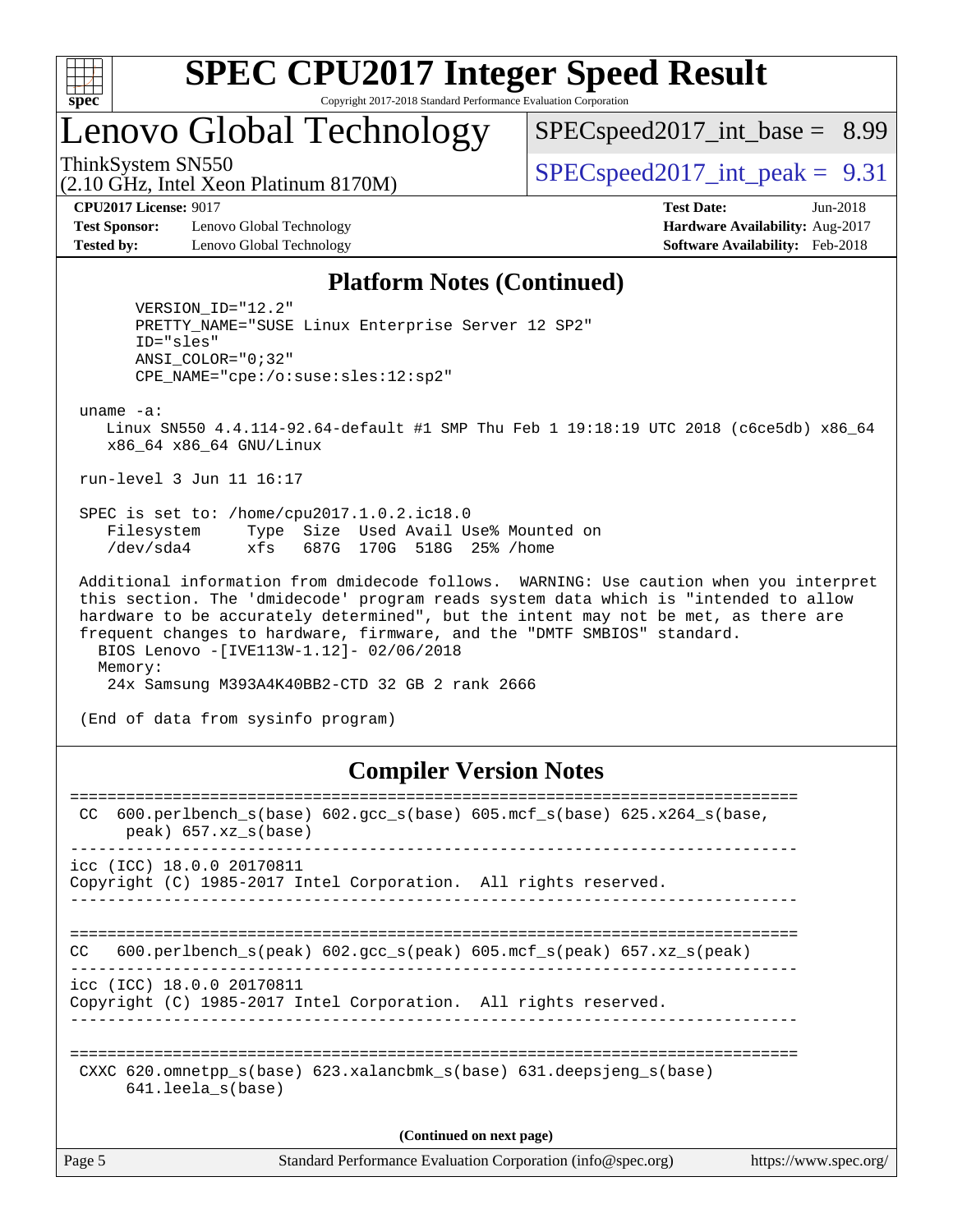

# Lenovo Global Technology

 $SPECspeed2017\_int\_base = 8.99$ 

(2.10 GHz, Intel Xeon Platinum 8170M)

ThinkSystem SN550  $SPEC speed2017$  int peak = 9.31

**[Test Sponsor:](http://www.spec.org/auto/cpu2017/Docs/result-fields.html#TestSponsor)** Lenovo Global Technology **[Hardware Availability:](http://www.spec.org/auto/cpu2017/Docs/result-fields.html#HardwareAvailability)** Aug-2017 **[Tested by:](http://www.spec.org/auto/cpu2017/Docs/result-fields.html#Testedby)** Lenovo Global Technology **[Software Availability:](http://www.spec.org/auto/cpu2017/Docs/result-fields.html#SoftwareAvailability)** Feb-2018

**[CPU2017 License:](http://www.spec.org/auto/cpu2017/Docs/result-fields.html#CPU2017License)** 9017 **[Test Date:](http://www.spec.org/auto/cpu2017/Docs/result-fields.html#TestDate)** Jun-2018

## **[Compiler Version Notes \(Continued\)](http://www.spec.org/auto/cpu2017/Docs/result-fields.html#CompilerVersionNotes)**

----------------------------------------------------------------------------- icpc (ICC) 18.0.0 20170811 Copyright (C) 1985-2017 Intel Corporation. All rights reserved. ------------------------------------------------------------------------------

| CXXC 620.omnetpp $s(\text{peak})$ 623.xalancbmk $s(\text{peak})$ 631.deepsjeng $s(\text{peak})$<br>641.leela_s(peak) |
|----------------------------------------------------------------------------------------------------------------------|
| icpc (ICC) 18.0.0 20170811<br>Copyright (C) 1985-2017 Intel Corporation. All rights reserved.                        |

#### ============================================================================== FC 648.exchange2\_s(base, peak)

----------------------------------------------------------------------------- ifort (IFORT) 18.0.0 20170811

Copyright (C) 1985-2017 Intel Corporation. All rights reserved. ------------------------------------------------------------------------------

## **[Base Compiler Invocation](http://www.spec.org/auto/cpu2017/Docs/result-fields.html#BaseCompilerInvocation)**

[C benchmarks](http://www.spec.org/auto/cpu2017/Docs/result-fields.html#Cbenchmarks):

[icc](http://www.spec.org/cpu2017/results/res2018q3/cpu2017-20180618-07099.flags.html#user_CCbase_intel_icc_18.0_66fc1ee009f7361af1fbd72ca7dcefbb700085f36577c54f309893dd4ec40d12360134090235512931783d35fd58c0460139e722d5067c5574d8eaf2b3e37e92)

[C++ benchmarks:](http://www.spec.org/auto/cpu2017/Docs/result-fields.html#CXXbenchmarks) [icpc](http://www.spec.org/cpu2017/results/res2018q3/cpu2017-20180618-07099.flags.html#user_CXXbase_intel_icpc_18.0_c510b6838c7f56d33e37e94d029a35b4a7bccf4766a728ee175e80a419847e808290a9b78be685c44ab727ea267ec2f070ec5dc83b407c0218cded6866a35d07)

[Fortran benchmarks](http://www.spec.org/auto/cpu2017/Docs/result-fields.html#Fortranbenchmarks): [ifort](http://www.spec.org/cpu2017/results/res2018q3/cpu2017-20180618-07099.flags.html#user_FCbase_intel_ifort_18.0_8111460550e3ca792625aed983ce982f94888b8b503583aa7ba2b8303487b4d8a21a13e7191a45c5fd58ff318f48f9492884d4413fa793fd88dd292cad7027ca)

## **[Base Portability Flags](http://www.spec.org/auto/cpu2017/Docs/result-fields.html#BasePortabilityFlags)**

 600.perlbench\_s: [-DSPEC\\_LP64](http://www.spec.org/cpu2017/results/res2018q3/cpu2017-20180618-07099.flags.html#b600.perlbench_s_basePORTABILITY_DSPEC_LP64) [-DSPEC\\_LINUX\\_X64](http://www.spec.org/cpu2017/results/res2018q3/cpu2017-20180618-07099.flags.html#b600.perlbench_s_baseCPORTABILITY_DSPEC_LINUX_X64) 602.gcc\_s: [-DSPEC\\_LP64](http://www.spec.org/cpu2017/results/res2018q3/cpu2017-20180618-07099.flags.html#suite_basePORTABILITY602_gcc_s_DSPEC_LP64) 605.mcf\_s: [-DSPEC\\_LP64](http://www.spec.org/cpu2017/results/res2018q3/cpu2017-20180618-07099.flags.html#suite_basePORTABILITY605_mcf_s_DSPEC_LP64) 620.omnetpp\_s: [-DSPEC\\_LP64](http://www.spec.org/cpu2017/results/res2018q3/cpu2017-20180618-07099.flags.html#suite_basePORTABILITY620_omnetpp_s_DSPEC_LP64) 623.xalancbmk\_s: [-DSPEC\\_LP64](http://www.spec.org/cpu2017/results/res2018q3/cpu2017-20180618-07099.flags.html#suite_basePORTABILITY623_xalancbmk_s_DSPEC_LP64) [-DSPEC\\_LINUX](http://www.spec.org/cpu2017/results/res2018q3/cpu2017-20180618-07099.flags.html#b623.xalancbmk_s_baseCXXPORTABILITY_DSPEC_LINUX) 625.x264\_s: [-DSPEC\\_LP64](http://www.spec.org/cpu2017/results/res2018q3/cpu2017-20180618-07099.flags.html#suite_basePORTABILITY625_x264_s_DSPEC_LP64) 631.deepsjeng\_s: [-DSPEC\\_LP64](http://www.spec.org/cpu2017/results/res2018q3/cpu2017-20180618-07099.flags.html#suite_basePORTABILITY631_deepsjeng_s_DSPEC_LP64) 641.leela\_s: [-DSPEC\\_LP64](http://www.spec.org/cpu2017/results/res2018q3/cpu2017-20180618-07099.flags.html#suite_basePORTABILITY641_leela_s_DSPEC_LP64) 648.exchange2\_s: [-DSPEC\\_LP64](http://www.spec.org/cpu2017/results/res2018q3/cpu2017-20180618-07099.flags.html#suite_basePORTABILITY648_exchange2_s_DSPEC_LP64) 657.xz\_s: [-DSPEC\\_LP64](http://www.spec.org/cpu2017/results/res2018q3/cpu2017-20180618-07099.flags.html#suite_basePORTABILITY657_xz_s_DSPEC_LP64)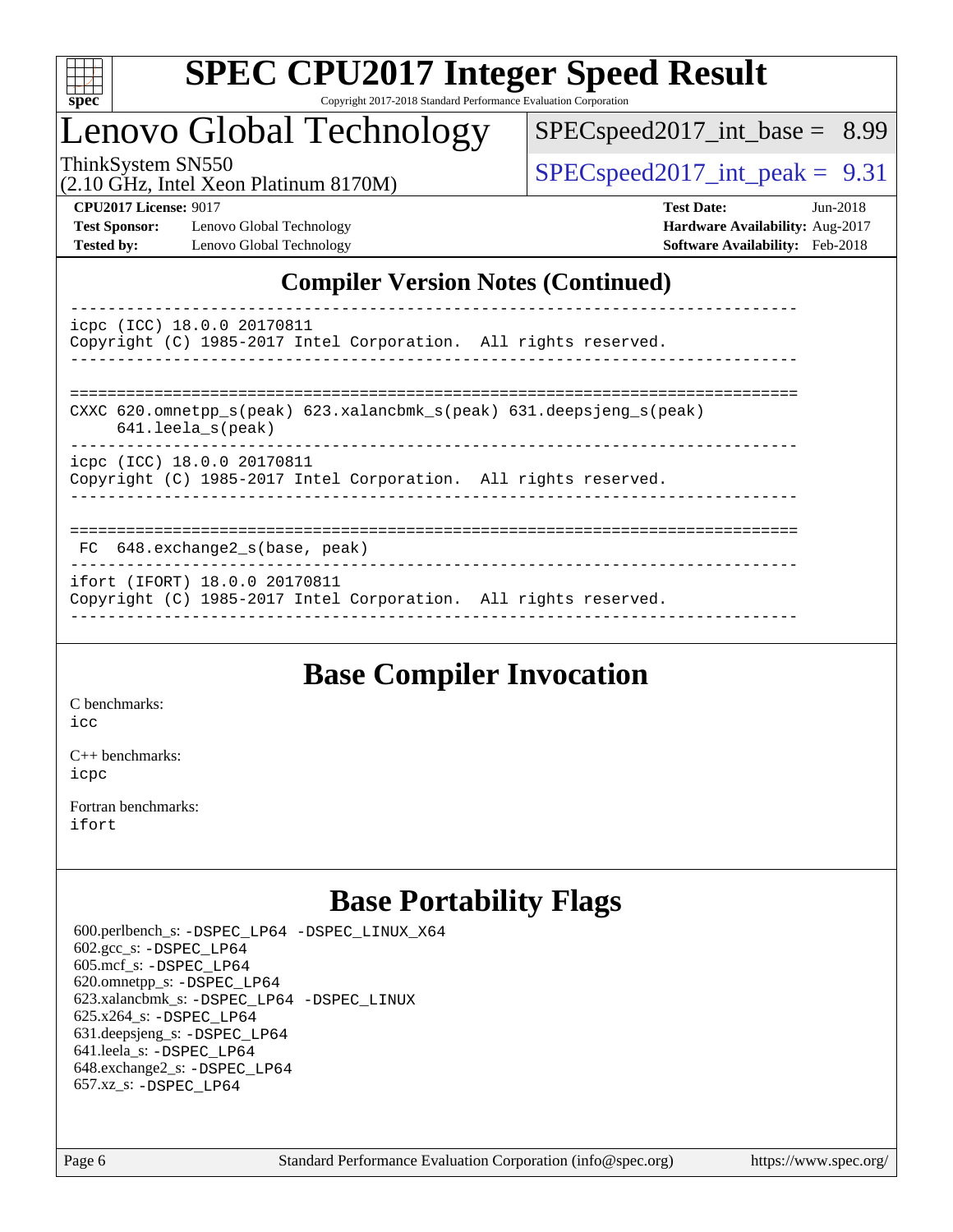

## Lenovo Global Technology

 $SPEC speed2017\_int\_base = 8.99$ 

(2.10 GHz, Intel Xeon Platinum 8170M)

ThinkSystem SN550  $SPEC speed2017$  int peak = 9.31

**[Test Sponsor:](http://www.spec.org/auto/cpu2017/Docs/result-fields.html#TestSponsor)** Lenovo Global Technology **[Hardware Availability:](http://www.spec.org/auto/cpu2017/Docs/result-fields.html#HardwareAvailability)** Aug-2017 **[Tested by:](http://www.spec.org/auto/cpu2017/Docs/result-fields.html#Testedby)** Lenovo Global Technology **[Software Availability:](http://www.spec.org/auto/cpu2017/Docs/result-fields.html#SoftwareAvailability)** Feb-2018

**[CPU2017 License:](http://www.spec.org/auto/cpu2017/Docs/result-fields.html#CPU2017License)** 9017 **[Test Date:](http://www.spec.org/auto/cpu2017/Docs/result-fields.html#TestDate)** Jun-2018

## **[Base Optimization Flags](http://www.spec.org/auto/cpu2017/Docs/result-fields.html#BaseOptimizationFlags)**

#### [C benchmarks:](http://www.spec.org/auto/cpu2017/Docs/result-fields.html#Cbenchmarks)

[-Wl,-z,muldefs](http://www.spec.org/cpu2017/results/res2018q3/cpu2017-20180618-07099.flags.html#user_CCbase_link_force_multiple1_b4cbdb97b34bdee9ceefcfe54f4c8ea74255f0b02a4b23e853cdb0e18eb4525ac79b5a88067c842dd0ee6996c24547a27a4b99331201badda8798ef8a743f577) [-xCORE-AVX2](http://www.spec.org/cpu2017/results/res2018q3/cpu2017-20180618-07099.flags.html#user_CCbase_f-xCORE-AVX2) [-ipo](http://www.spec.org/cpu2017/results/res2018q3/cpu2017-20180618-07099.flags.html#user_CCbase_f-ipo) [-O3](http://www.spec.org/cpu2017/results/res2018q3/cpu2017-20180618-07099.flags.html#user_CCbase_f-O3) [-no-prec-div](http://www.spec.org/cpu2017/results/res2018q3/cpu2017-20180618-07099.flags.html#user_CCbase_f-no-prec-div) [-qopt-mem-layout-trans=3](http://www.spec.org/cpu2017/results/res2018q3/cpu2017-20180618-07099.flags.html#user_CCbase_f-qopt-mem-layout-trans_de80db37974c74b1f0e20d883f0b675c88c3b01e9d123adea9b28688d64333345fb62bc4a798493513fdb68f60282f9a726aa07f478b2f7113531aecce732043) [-qopenmp](http://www.spec.org/cpu2017/results/res2018q3/cpu2017-20180618-07099.flags.html#user_CCbase_qopenmp_16be0c44f24f464004c6784a7acb94aca937f053568ce72f94b139a11c7c168634a55f6653758ddd83bcf7b8463e8028bb0b48b77bcddc6b78d5d95bb1df2967) [-DSPEC\\_OPENMP](http://www.spec.org/cpu2017/results/res2018q3/cpu2017-20180618-07099.flags.html#suite_CCbase_DSPEC_OPENMP) [-L/usr/local/je5.0.1-64/lib](http://www.spec.org/cpu2017/results/res2018q3/cpu2017-20180618-07099.flags.html#user_CCbase_jemalloc_link_path64_4b10a636b7bce113509b17f3bd0d6226c5fb2346b9178c2d0232c14f04ab830f976640479e5c33dc2bcbbdad86ecfb6634cbbd4418746f06f368b512fced5394) [-ljemalloc](http://www.spec.org/cpu2017/results/res2018q3/cpu2017-20180618-07099.flags.html#user_CCbase_jemalloc_link_lib_d1249b907c500fa1c0672f44f562e3d0f79738ae9e3c4a9c376d49f265a04b9c99b167ecedbf6711b3085be911c67ff61f150a17b3472be731631ba4d0471706)

[C++ benchmarks:](http://www.spec.org/auto/cpu2017/Docs/result-fields.html#CXXbenchmarks)

[-Wl,-z,muldefs](http://www.spec.org/cpu2017/results/res2018q3/cpu2017-20180618-07099.flags.html#user_CXXbase_link_force_multiple1_b4cbdb97b34bdee9ceefcfe54f4c8ea74255f0b02a4b23e853cdb0e18eb4525ac79b5a88067c842dd0ee6996c24547a27a4b99331201badda8798ef8a743f577) [-xCORE-AVX2](http://www.spec.org/cpu2017/results/res2018q3/cpu2017-20180618-07099.flags.html#user_CXXbase_f-xCORE-AVX2) [-ipo](http://www.spec.org/cpu2017/results/res2018q3/cpu2017-20180618-07099.flags.html#user_CXXbase_f-ipo) [-O3](http://www.spec.org/cpu2017/results/res2018q3/cpu2017-20180618-07099.flags.html#user_CXXbase_f-O3) [-no-prec-div](http://www.spec.org/cpu2017/results/res2018q3/cpu2017-20180618-07099.flags.html#user_CXXbase_f-no-prec-div) [-qopt-mem-layout-trans=3](http://www.spec.org/cpu2017/results/res2018q3/cpu2017-20180618-07099.flags.html#user_CXXbase_f-qopt-mem-layout-trans_de80db37974c74b1f0e20d883f0b675c88c3b01e9d123adea9b28688d64333345fb62bc4a798493513fdb68f60282f9a726aa07f478b2f7113531aecce732043) [-L/usr/local/je5.0.1-64/lib](http://www.spec.org/cpu2017/results/res2018q3/cpu2017-20180618-07099.flags.html#user_CXXbase_jemalloc_link_path64_4b10a636b7bce113509b17f3bd0d6226c5fb2346b9178c2d0232c14f04ab830f976640479e5c33dc2bcbbdad86ecfb6634cbbd4418746f06f368b512fced5394) [-ljemalloc](http://www.spec.org/cpu2017/results/res2018q3/cpu2017-20180618-07099.flags.html#user_CXXbase_jemalloc_link_lib_d1249b907c500fa1c0672f44f562e3d0f79738ae9e3c4a9c376d49f265a04b9c99b167ecedbf6711b3085be911c67ff61f150a17b3472be731631ba4d0471706)

#### [Fortran benchmarks](http://www.spec.org/auto/cpu2017/Docs/result-fields.html#Fortranbenchmarks):

[-Wl,-z,muldefs](http://www.spec.org/cpu2017/results/res2018q3/cpu2017-20180618-07099.flags.html#user_FCbase_link_force_multiple1_b4cbdb97b34bdee9ceefcfe54f4c8ea74255f0b02a4b23e853cdb0e18eb4525ac79b5a88067c842dd0ee6996c24547a27a4b99331201badda8798ef8a743f577) [-xCORE-AVX2](http://www.spec.org/cpu2017/results/res2018q3/cpu2017-20180618-07099.flags.html#user_FCbase_f-xCORE-AVX2) [-ipo](http://www.spec.org/cpu2017/results/res2018q3/cpu2017-20180618-07099.flags.html#user_FCbase_f-ipo) [-O3](http://www.spec.org/cpu2017/results/res2018q3/cpu2017-20180618-07099.flags.html#user_FCbase_f-O3) [-no-prec-div](http://www.spec.org/cpu2017/results/res2018q3/cpu2017-20180618-07099.flags.html#user_FCbase_f-no-prec-div) [-qopt-mem-layout-trans=3](http://www.spec.org/cpu2017/results/res2018q3/cpu2017-20180618-07099.flags.html#user_FCbase_f-qopt-mem-layout-trans_de80db37974c74b1f0e20d883f0b675c88c3b01e9d123adea9b28688d64333345fb62bc4a798493513fdb68f60282f9a726aa07f478b2f7113531aecce732043) [-nostandard-realloc-lhs](http://www.spec.org/cpu2017/results/res2018q3/cpu2017-20180618-07099.flags.html#user_FCbase_f_2003_std_realloc_82b4557e90729c0f113870c07e44d33d6f5a304b4f63d4c15d2d0f1fab99f5daaed73bdb9275d9ae411527f28b936061aa8b9c8f2d63842963b95c9dd6426b8a) [-align array32byte](http://www.spec.org/cpu2017/results/res2018q3/cpu2017-20180618-07099.flags.html#user_FCbase_align_array32byte_b982fe038af199962ba9a80c053b8342c548c85b40b8e86eb3cc33dee0d7986a4af373ac2d51c3f7cf710a18d62fdce2948f201cd044323541f22fc0fffc51b6) [-L/usr/local/je5.0.1-64/lib](http://www.spec.org/cpu2017/results/res2018q3/cpu2017-20180618-07099.flags.html#user_FCbase_jemalloc_link_path64_4b10a636b7bce113509b17f3bd0d6226c5fb2346b9178c2d0232c14f04ab830f976640479e5c33dc2bcbbdad86ecfb6634cbbd4418746f06f368b512fced5394) [-ljemalloc](http://www.spec.org/cpu2017/results/res2018q3/cpu2017-20180618-07099.flags.html#user_FCbase_jemalloc_link_lib_d1249b907c500fa1c0672f44f562e3d0f79738ae9e3c4a9c376d49f265a04b9c99b167ecedbf6711b3085be911c67ff61f150a17b3472be731631ba4d0471706)

## **[Base Other Flags](http://www.spec.org/auto/cpu2017/Docs/result-fields.html#BaseOtherFlags)**

[C benchmarks](http://www.spec.org/auto/cpu2017/Docs/result-fields.html#Cbenchmarks):  $-m64$   $-std=cl1$ 

[C++ benchmarks:](http://www.spec.org/auto/cpu2017/Docs/result-fields.html#CXXbenchmarks)  $-m64$ 

[Fortran benchmarks](http://www.spec.org/auto/cpu2017/Docs/result-fields.html#Fortranbenchmarks): [-m64](http://www.spec.org/cpu2017/results/res2018q3/cpu2017-20180618-07099.flags.html#user_FCbase_intel_intel64_18.0_af43caccfc8ded86e7699f2159af6efc7655f51387b94da716254467f3c01020a5059329e2569e4053f409e7c9202a7efc638f7a6d1ffb3f52dea4a3e31d82ab)

## **[Peak Compiler Invocation](http://www.spec.org/auto/cpu2017/Docs/result-fields.html#PeakCompilerInvocation)**

[C benchmarks](http://www.spec.org/auto/cpu2017/Docs/result-fields.html#Cbenchmarks): [icc](http://www.spec.org/cpu2017/results/res2018q3/cpu2017-20180618-07099.flags.html#user_CCpeak_intel_icc_18.0_66fc1ee009f7361af1fbd72ca7dcefbb700085f36577c54f309893dd4ec40d12360134090235512931783d35fd58c0460139e722d5067c5574d8eaf2b3e37e92)

[C++ benchmarks:](http://www.spec.org/auto/cpu2017/Docs/result-fields.html#CXXbenchmarks) [icpc](http://www.spec.org/cpu2017/results/res2018q3/cpu2017-20180618-07099.flags.html#user_CXXpeak_intel_icpc_18.0_c510b6838c7f56d33e37e94d029a35b4a7bccf4766a728ee175e80a419847e808290a9b78be685c44ab727ea267ec2f070ec5dc83b407c0218cded6866a35d07)

[Fortran benchmarks](http://www.spec.org/auto/cpu2017/Docs/result-fields.html#Fortranbenchmarks): [ifort](http://www.spec.org/cpu2017/results/res2018q3/cpu2017-20180618-07099.flags.html#user_FCpeak_intel_ifort_18.0_8111460550e3ca792625aed983ce982f94888b8b503583aa7ba2b8303487b4d8a21a13e7191a45c5fd58ff318f48f9492884d4413fa793fd88dd292cad7027ca)

## **[Peak Portability Flags](http://www.spec.org/auto/cpu2017/Docs/result-fields.html#PeakPortabilityFlags)**

600.perlbench\_s: [-DSPEC\\_LP64](http://www.spec.org/cpu2017/results/res2018q3/cpu2017-20180618-07099.flags.html#b600.perlbench_s_peakPORTABILITY_DSPEC_LP64) [-DSPEC\\_LINUX\\_X64](http://www.spec.org/cpu2017/results/res2018q3/cpu2017-20180618-07099.flags.html#b600.perlbench_s_peakCPORTABILITY_DSPEC_LINUX_X64)

**(Continued on next page)**

Page 7 Standard Performance Evaluation Corporation [\(info@spec.org\)](mailto:info@spec.org) <https://www.spec.org/>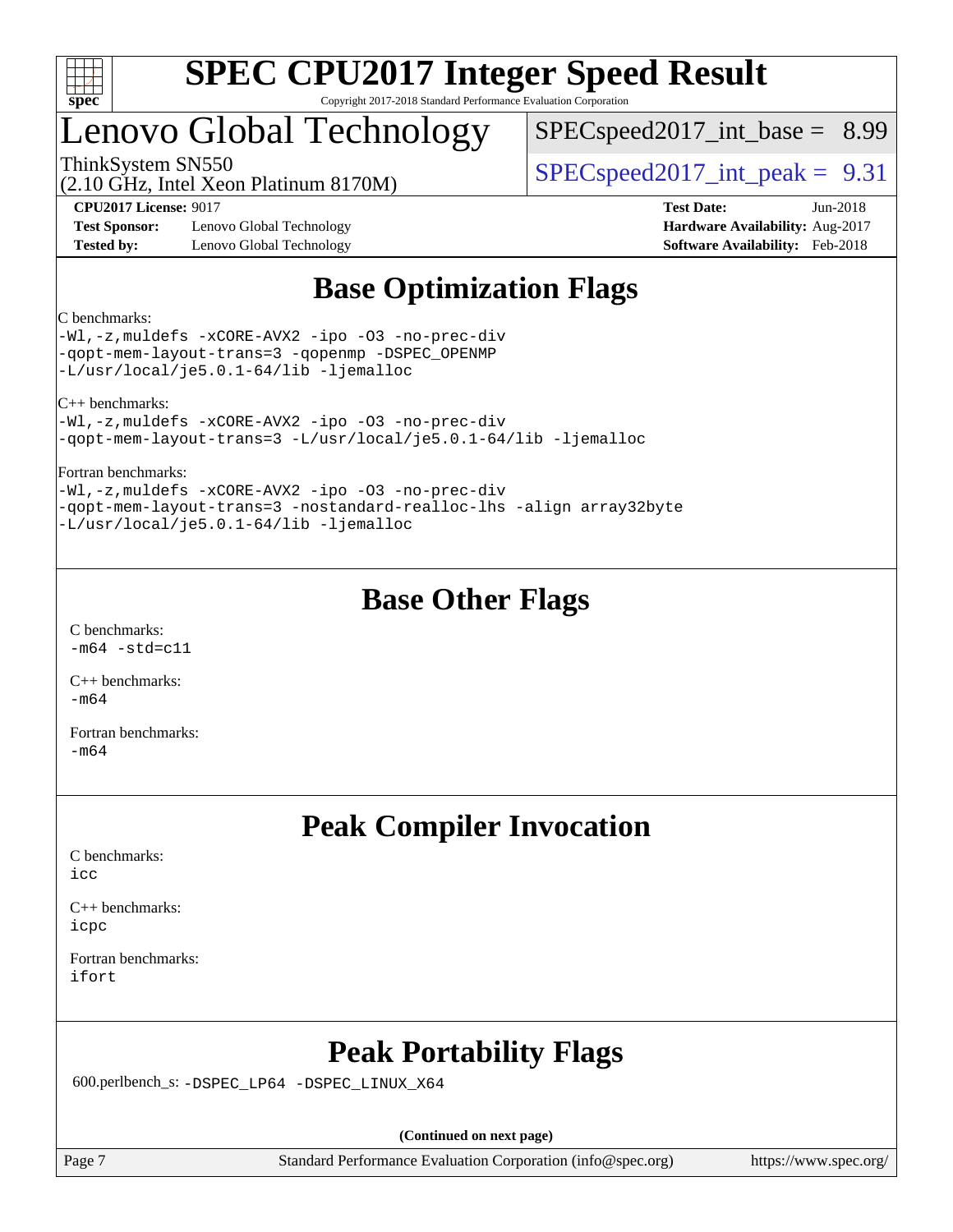

## Lenovo Global Technology

 $SPEC speed2017\_int\_base = 8.99$ 

ThinkSystem SN550  $SPEC speed2017$  int peak = 9.31

(2.10 GHz, Intel Xeon Platinum 8170M)

**[Test Sponsor:](http://www.spec.org/auto/cpu2017/Docs/result-fields.html#TestSponsor)** Lenovo Global Technology **[Hardware Availability:](http://www.spec.org/auto/cpu2017/Docs/result-fields.html#HardwareAvailability)** Aug-2017 **[Tested by:](http://www.spec.org/auto/cpu2017/Docs/result-fields.html#Testedby)** Lenovo Global Technology **[Software Availability:](http://www.spec.org/auto/cpu2017/Docs/result-fields.html#SoftwareAvailability)** Feb-2018

**[CPU2017 License:](http://www.spec.org/auto/cpu2017/Docs/result-fields.html#CPU2017License)** 9017 **[Test Date:](http://www.spec.org/auto/cpu2017/Docs/result-fields.html#TestDate)** Jun-2018

# **[Peak Portability Flags \(Continued\)](http://www.spec.org/auto/cpu2017/Docs/result-fields.html#PeakPortabilityFlags)**

 $602.\text{gcc}\simeq$  -DSPEC LP64 605.mcf\_s: [-DSPEC\\_LP64](http://www.spec.org/cpu2017/results/res2018q3/cpu2017-20180618-07099.flags.html#suite_peakPORTABILITY605_mcf_s_DSPEC_LP64) 620.omnetpp\_s: [-DSPEC\\_LP64](http://www.spec.org/cpu2017/results/res2018q3/cpu2017-20180618-07099.flags.html#suite_peakPORTABILITY620_omnetpp_s_DSPEC_LP64) 623.xalancbmk\_s: [-D\\_FILE\\_OFFSET\\_BITS=64](http://www.spec.org/cpu2017/results/res2018q3/cpu2017-20180618-07099.flags.html#user_peakPORTABILITY623_xalancbmk_s_file_offset_bits_64_5ae949a99b284ddf4e95728d47cb0843d81b2eb0e18bdfe74bbf0f61d0b064f4bda2f10ea5eb90e1dcab0e84dbc592acfc5018bc955c18609f94ddb8d550002c) [-DSPEC\\_LINUX](http://www.spec.org/cpu2017/results/res2018q3/cpu2017-20180618-07099.flags.html#b623.xalancbmk_s_peakCXXPORTABILITY_DSPEC_LINUX) 625.x264\_s: [-DSPEC\\_LP64](http://www.spec.org/cpu2017/results/res2018q3/cpu2017-20180618-07099.flags.html#suite_peakPORTABILITY625_x264_s_DSPEC_LP64) 631.deepsjeng\_s: [-DSPEC\\_LP64](http://www.spec.org/cpu2017/results/res2018q3/cpu2017-20180618-07099.flags.html#suite_peakPORTABILITY631_deepsjeng_s_DSPEC_LP64) 641.leela\_s: [-DSPEC\\_LP64](http://www.spec.org/cpu2017/results/res2018q3/cpu2017-20180618-07099.flags.html#suite_peakPORTABILITY641_leela_s_DSPEC_LP64) 648.exchange2\_s: [-DSPEC\\_LP64](http://www.spec.org/cpu2017/results/res2018q3/cpu2017-20180618-07099.flags.html#suite_peakPORTABILITY648_exchange2_s_DSPEC_LP64) 657.xz\_s: [-DSPEC\\_LP64](http://www.spec.org/cpu2017/results/res2018q3/cpu2017-20180618-07099.flags.html#suite_peakPORTABILITY657_xz_s_DSPEC_LP64)

# **[Peak Optimization Flags](http://www.spec.org/auto/cpu2017/Docs/result-fields.html#PeakOptimizationFlags)**

[C benchmarks](http://www.spec.org/auto/cpu2017/Docs/result-fields.html#Cbenchmarks):

```
(info@spec.org)https://www.spec.org/
  600.perlbench_s: -Wl,-z,muldefs -prof-gen(pass 1) -prof-use(pass 2) -O2
-xCORE-AVX2 -qopt-mem-layout-trans=3 -ipo -O3
-no-prec-div -DSPEC_SUPPRESS_OPENMP -qopenmp
-DSPEC_OPENMP -fno-strict-overflow
-L/usr/local/je5.0.1-64/lib -ljemalloc
  602.gcc_s: -Wl,-z,muldefs -prof-gen(pass 1) -prof-use(pass 2) -O2
-xCORE-AVX2 -qopt-mem-layout-trans=3 -ipo -O3
-no-prec-div -DSPEC_SUPPRESS_OPENMP -qopenmp
-DSPEC_OPENMP -L/usr/local/je5.0.1-64/lib -ljemalloc
  605.mcf_s: -Wl,-z,muldefs -prof-gen(pass 1) -prof-use(pass 2) -ipo
-xCORE-AVX2 -O3 -no-prec-div -qopt-mem-layout-trans=3
-DSPEC_SUPPRESS_OPENMP -qopenmp -DSPEC_OPENMP
-L/usr/local/je5.0.1-64/lib -ljemalloc
  625.x264_s: -Wl,-z,muldefs -xCORE-AVX2 -ipo -O3 -no-prec-div
-qopt-mem-layout-trans=3 -qopenmp -DSPEC_OPENMP
-L/usr/local/je5.0.1-64/lib -ljemalloc
  657.xz_s: Same as 602.gcc_s
C++ benchmarks: 
  620.omnetpp_s: -Wl,-z,muldefs -prof-gen(pass 1) -prof-use(pass 2) -ipo
-xCORE-AVX2 -O3 -no-prec-div -qopt-mem-layout-trans=3
-DSPEC_SUPPRESS_OPENMP -qopenmp -DSPEC_OPENMP
-L/usr/local/je5.0.1-64/lib -ljemalloc
                                    (Continued on next page)
```